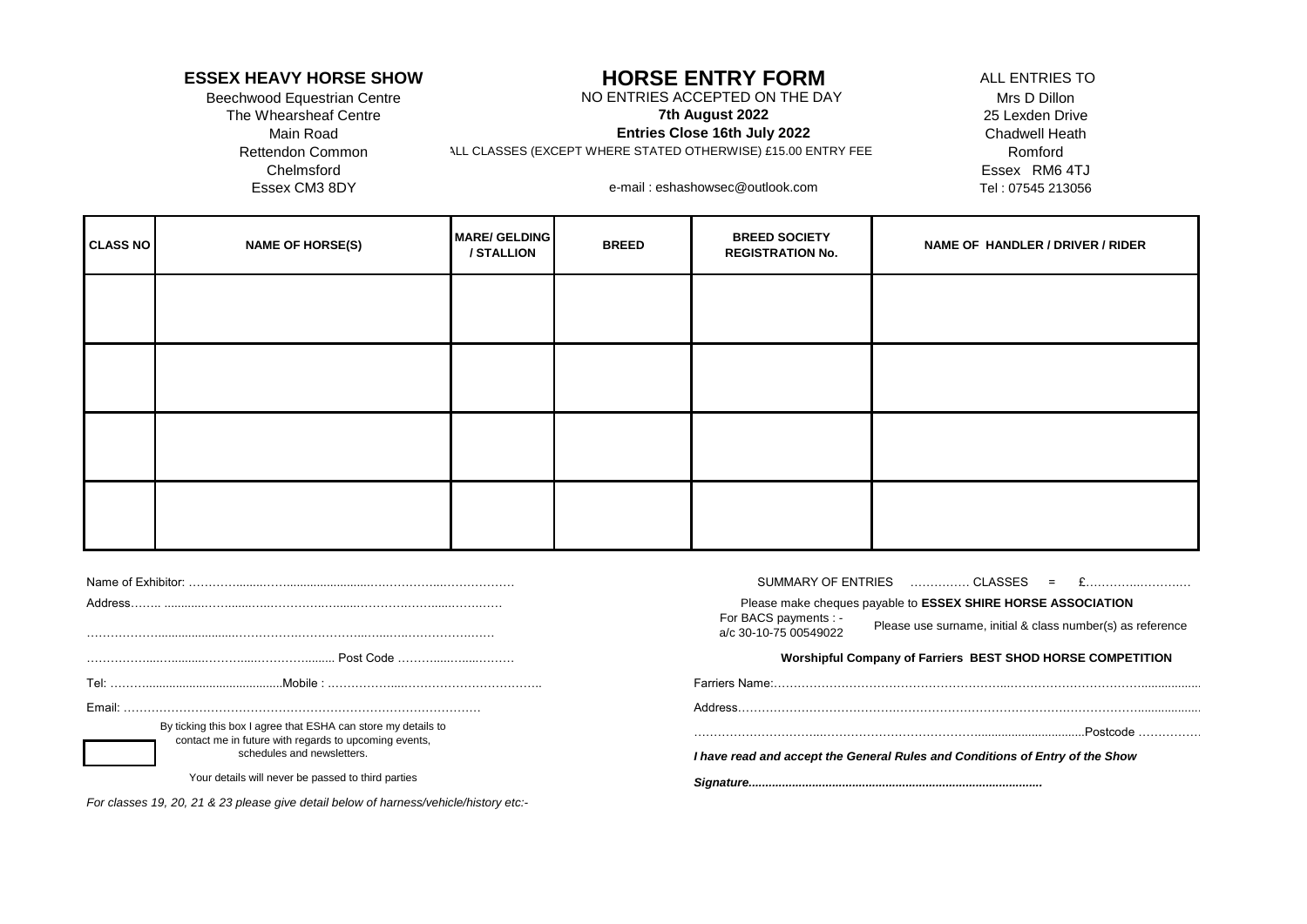

**Registered as a Charity with the Charity Commission** (No. 292994)

# *ESSEX HEAVY HORSE SHOW*

*Beechwood Equestrian Centre The Wheatsheaf Centre, Main Road, Rettendon Common, Chelmsford, Essex CM3 8DY*

# **Sunday 7th August 2022 Entries close 19 th July 2022**

Affiliated to The Shire Horse Society The Suffolk Horse Society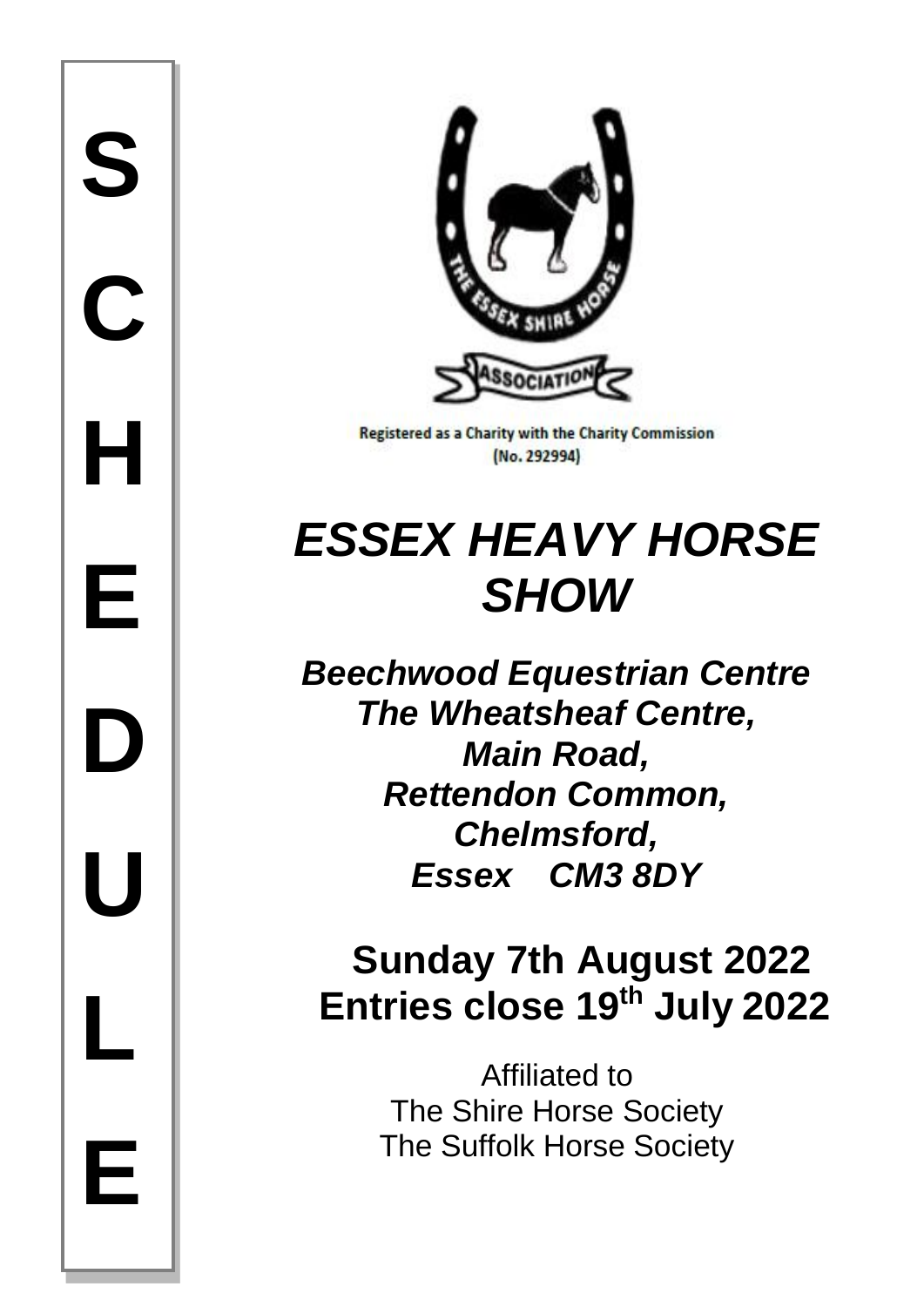### **SHOW OFFICERS**

**SHOW DIRECTOR** Mr S.J Peacock **SHOW SECRETARY** Mrs D Dillon<br>**SHOW TREASURER** Mr W Sheen **SHOW TREASURER CHIEF STEWARD** Mr A J Peacock

**COMMITTEE** Mr N Andrew Mr B Bonnett<br>Mr G Collins Ms C Eagle Mr G Collins Mrs. R Figg Ms H L Hobin Ms H V Hobin Mr B Sheen Mrs W Toomer-Harlow

### **Please send your entry form with cheque to the show secretary Mrs D Dillon 25 Lexden Drive Chadwell Heath Romford, Essex. RM6 4TJ**

Tel :07545 213056 e-mail : [eshashowsec@outlook.com](mailto:eshashowsec@outlook.com)

### **RING TIMETABLE**

| 10.00<br>10.20<br>11.30 | Classes 1-8<br>Classes 9-13<br>Classes 14 - 16 | SHIRE HORSE & CHAMPIONSHIP<br>SUFFOLK HORSE & CHAMPIONSHIP<br>PERCHERON AND CLYDESDALE HORSE |
|-------------------------|------------------------------------------------|----------------------------------------------------------------------------------------------|
| 12.00                   | Class 17                                       | NOVICE BRITISH RIDDEN HEAVY HORSE                                                            |
| 13.00                   | Class 18                                       | YOUNG HANDLER                                                                                |
| 13.30                   | Class 19                                       | SINGLE HEAVY HORSE TURNOUT                                                                   |
| 14.00                   | Class 20                                       | LIGHT TRADE TURNOUT & COSTERS                                                                |
| 14.30                   | Class 21                                       | IN HAND HARNESS                                                                              |
| 15.00                   | Class 22                                       | <b>BRITISH RIDDEN HEAVY HORSE.</b>                                                           |
| 15.30                   | Class 23                                       | PAIRS HEAVY HORSE TURNOUT                                                                    |
| 16.00                   |                                                | IN HAND PARADE                                                                               |

**PLEASE NOTE: ALL TIMES ARE APPROXIMATE AND MAY BE SUBJECT TO ALTERATION.**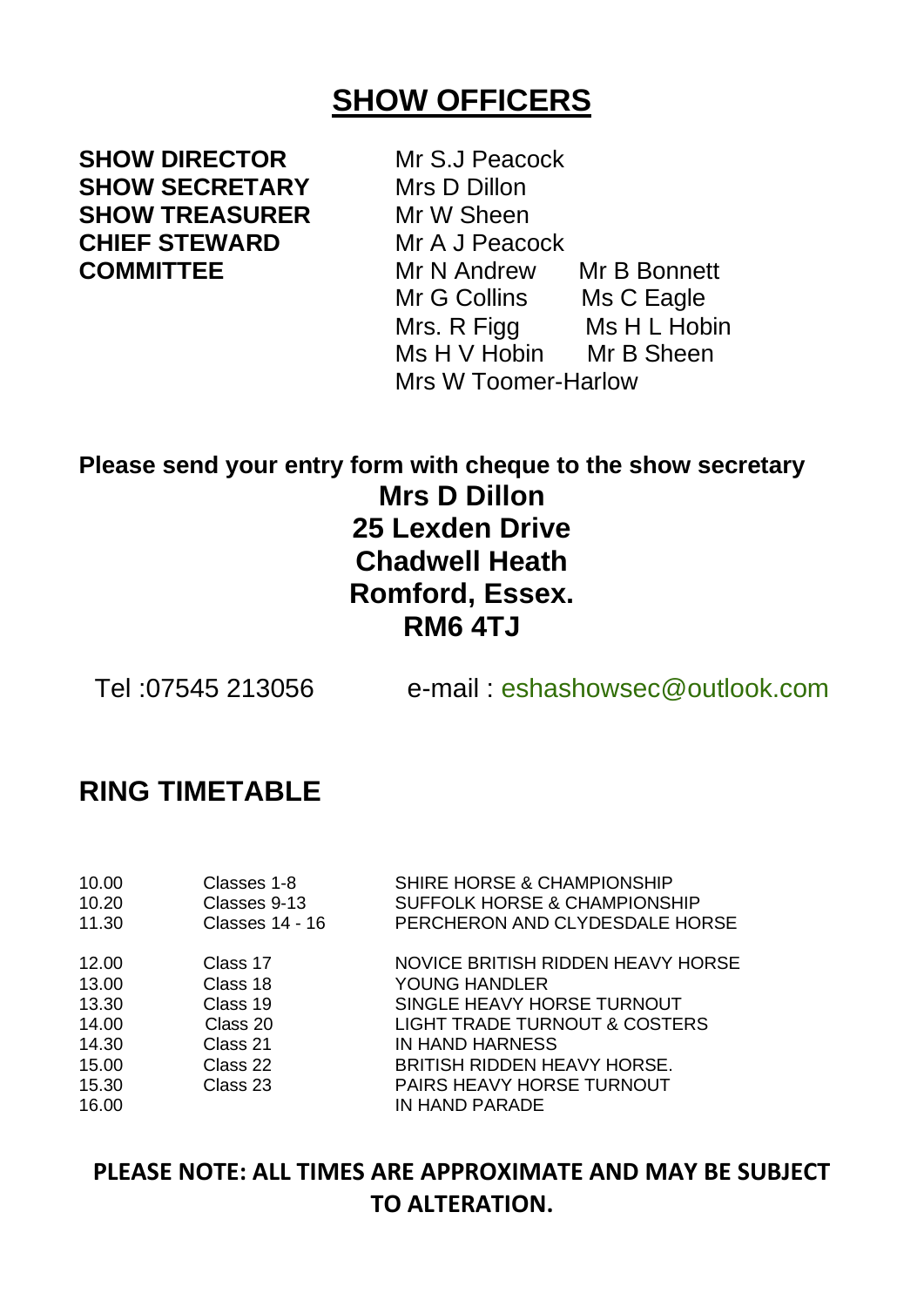### **GENERAL RULES & CONDITIONS OF ENTRY**

1. The Organisers reserve the right to cancel, add, or amend any of the competitions or vary the timing of any event although this will generally be avoided whenever possible.

2. No claim can be made for anything that may happen to competitors, onlookers, their property, servants or horses in connection with or arising out of events at this show. It shall be deemed a condition of entry that each entrant shall agree to indemnify the promoters against any legal action arising from such an accident.

3. The Organisers reserve the right to decline to accept any entry and may cancel the entry of any competitors or exhibitors without stating any reason

4. All horses entered must have received a full course of Equine Influenza Vaccination as recommended by the Equine Veterinary Association within the twelve months prior to the show. The Organisers reserve the right to check passports.

. 5. Competitors and their servants must carry out any directions given to them by authorized officials of the show and failure to do so may result in the competitor being excluded from taking any further part in the events and forfeiting all entry fees.

6. When not competing horses and vehicles shall be kept strictly to the nominated areas and no exercising or practicing shall be carried out except in the nominated areas.

7. Horses in the harness and ridden classes must be 4 years old and over.

8. The decision of the Judges shall be final in all events. Any protest must be lodged with the Secretary's Office within 15 minutes of end of class and accompanied by £20, which will be forfeited if the protest is not upheld. Protests will be heard by the Chairman, Secretary and Chief Steward. whose decision is final.

9. Any dogs brought to the show must be kept on a lead.

10. All Cups and Trophies must not leave the Secretary's tent except for presentation and photographs.

11. All horseboxes and other vehicles MUST be parked as directed by the Stewards on the day and are parked on the showground entirely at their owner's risk.

The E.S.H.A is affiliated to the Shire Horse Society and the Suffolk Horse Society.

The Show and Classes will be conducted according to the Rules laid down by the Breed Societies and the Essex Shire Horse Association Health and Safety Policy. By entering you agree to be bound by these Rules.

The Essex Shire Horse Association cannot be held liable for any delay, accident injury or any other happening however it may be caused.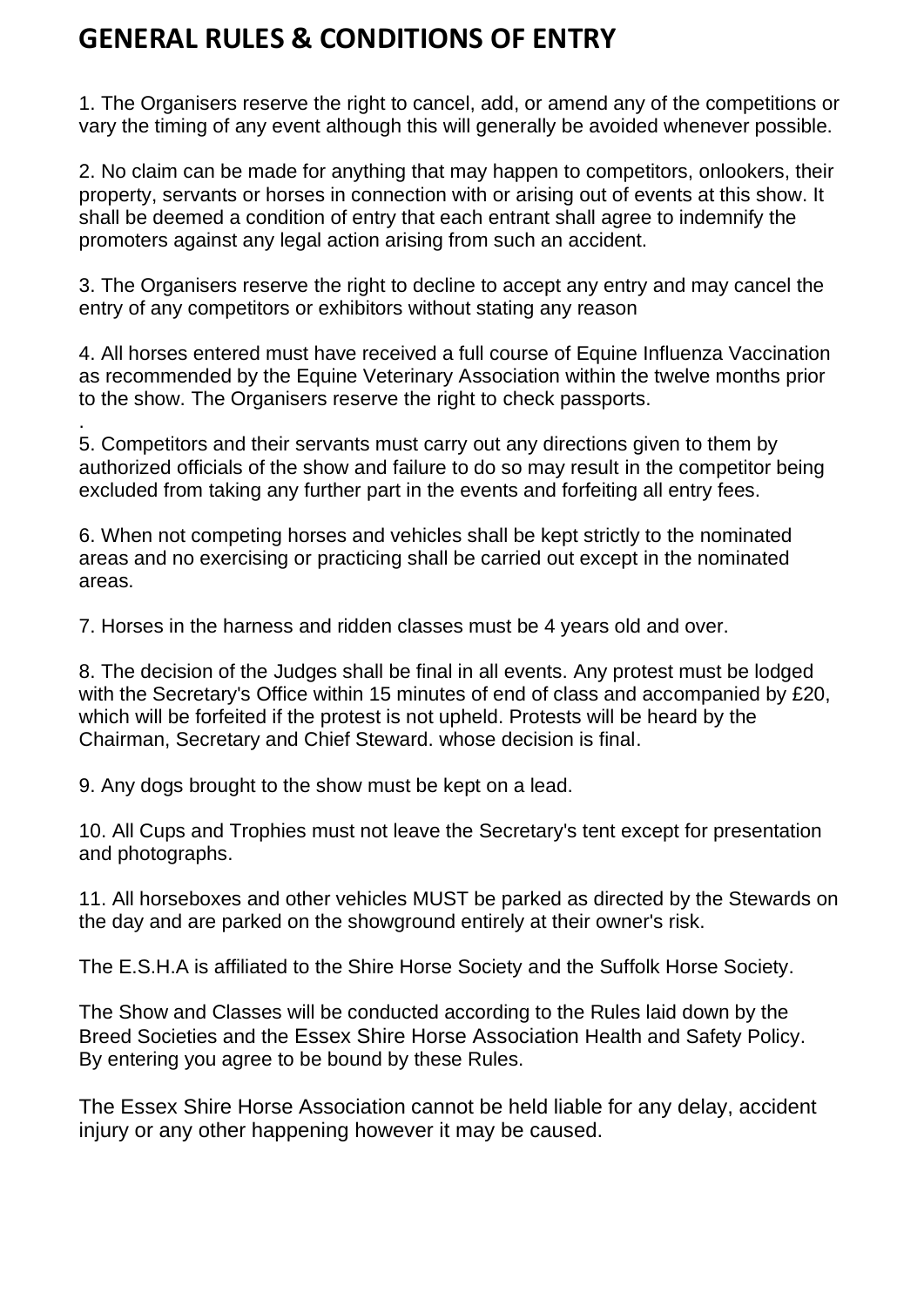# **SHIRE HORSES**

| Judge:             | Mr R Green (Lancashire)                                                                                                   |
|--------------------|---------------------------------------------------------------------------------------------------------------------------|
|                    | Best shod: Mr S Gowing (Essex)                                                                                            |
| <b>Start time:</b> | 10.00                                                                                                                     |
| Entry fee:         | £15.00                                                                                                                    |
|                    | Appearance money of £25 will be awarded in the Grand<br>Parade to all entrants forward in their class for classes $1 - 7$ |

#### **THE WORSHIPFUL COMPANY OF FARRIERS BEST SHOD HORSE AWARDS**

A competition sponsored by the Worshipful Company of Farriers for the Best Shod Shire in classes 2-6

The judge will examine each horse before or during the line-up for preliminary judging, taking into consideration:

- (a) The condition of the feet
- (b) The making (or preparation) and fitting of the shoes
- (c) The nailing and position of clips

Normal shoes and showing plates are equally acceptable, provided they are suitable for the horse/pony.

- The Worshipful Company of Farriers will award:
- □ a Rosette and an Inscribed Card to the winner in each Class
- $\Box$  a Plaque to the overall winner
- $\Box$  a Plaque for the Registered Farrier responsible for its feet and shoeing

Please enter the name and address of your farrier on the entry form.

Re S.H.S Silver spoons and rosettes, the offer of Spoons and Rosettes is subject to the Shire Horse Society Special Conditions of Offer.

#### **Class 1 YEARLING**

The Rev. PHILIP WRIGHT TANKARD to the winner of this class.

**Class 2 FILLY OR GELDING** – 2 or 3 years old

The A WALLAKER CUP to the winner of this class.

**Class 3 GELDING** - 4 years old and over

The I & P EVANS CUP to the winner of this class.

**Class 4 BARREN MARE** – 4 years old and over. The Mr. & Mrs. L.CAMBELL TANKARD to the winner of this class.

**Class 5 COLT or STALLION –** 2 years old and over.

**Class 6 BROODMARE** with her own foal at foot. The PETER HARRIS CUP to the winner of this class.

**Class 7 FOAL** out of the mare in class 6.

The MONICA HARRIS CUP to the winner of this class.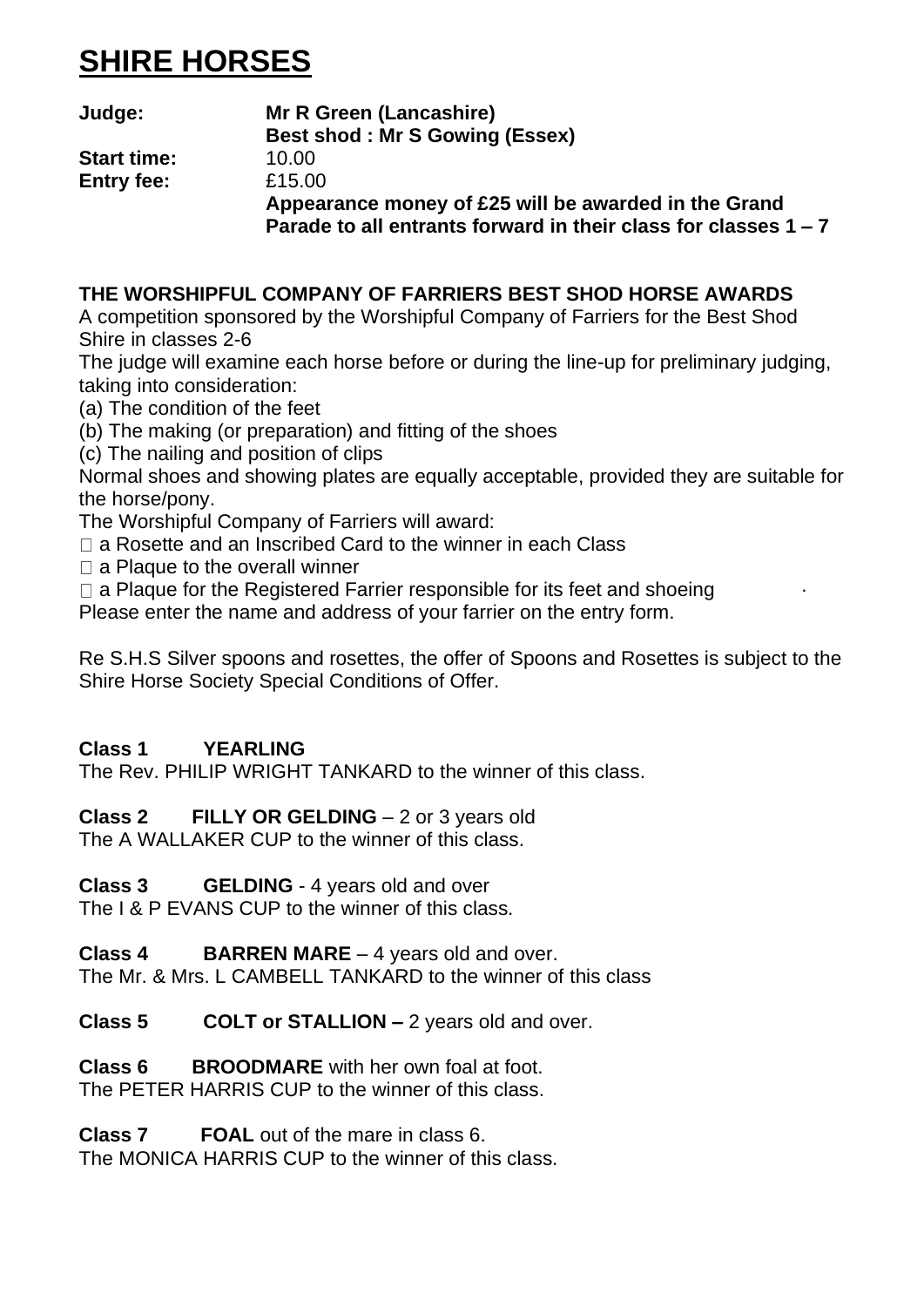#### **Class 8 SHIRE HORSE OF THE YEAR QUALIFYING CLASS SUPPORTED BY THE SHIRE HORSE SOCIETY**

**Entry fee:** £16.00 (This entry fee includes the £16.00 Horse of the Year Show contribution)

*An official HOYS qualifier entry form must be completed and sent to ESHA Show Secretary with every entry for this class.*

This class is a qualifier for the Shire Horse of the Year Championship, to be held at the NEC Birmingham, 5<sup>th</sup> – 9<sup>th</sup> October 2022. This class will be run in accordance with the general rules as set out in the Horse of the Year Show rulebook, a copy of which can be downloaded from [www.hoys.co.uk.](http://www.hoys.co.uk/)

This class is open to pure bred fully registered Shires of two years old and over that are entered and exhibited in the name and ownership they are registered in and entered in their appropriate breed classes

**As this is a Horse of the Year Show Qualifier, all data given upon entry of this class is provided to Grandstand Media Limited and stored on the Grandstand Entries System. For full policy details please visit [www.grandstandentries.com](http://www.grandstandentries.co/)**

**SHIRE CHAMPIONSHIP.** Open to 1st and 2nd prize winners in classes 1-7

DENYS BENSON MEMORIAL CUP and rosette to the Champion and rosette to Reserve SILVER PLATED SPOON & ROSETTE presented by the S.H.S. for the best Mare or Filly. (Classes 1,2,4 and 6) SILVER PLATED SPOON AND ROSETTE presented by the S.H.S. for the best Stallion. (Classes 1 and 5) BOB HART MEMORIAL TROPHY to the best Shire Female overall.

G & B FINCH ROSE BOWL to the best Mare & Foal any breed shown by an Association member

A & M SARGEANT TANKARD to the Best Shod Shire.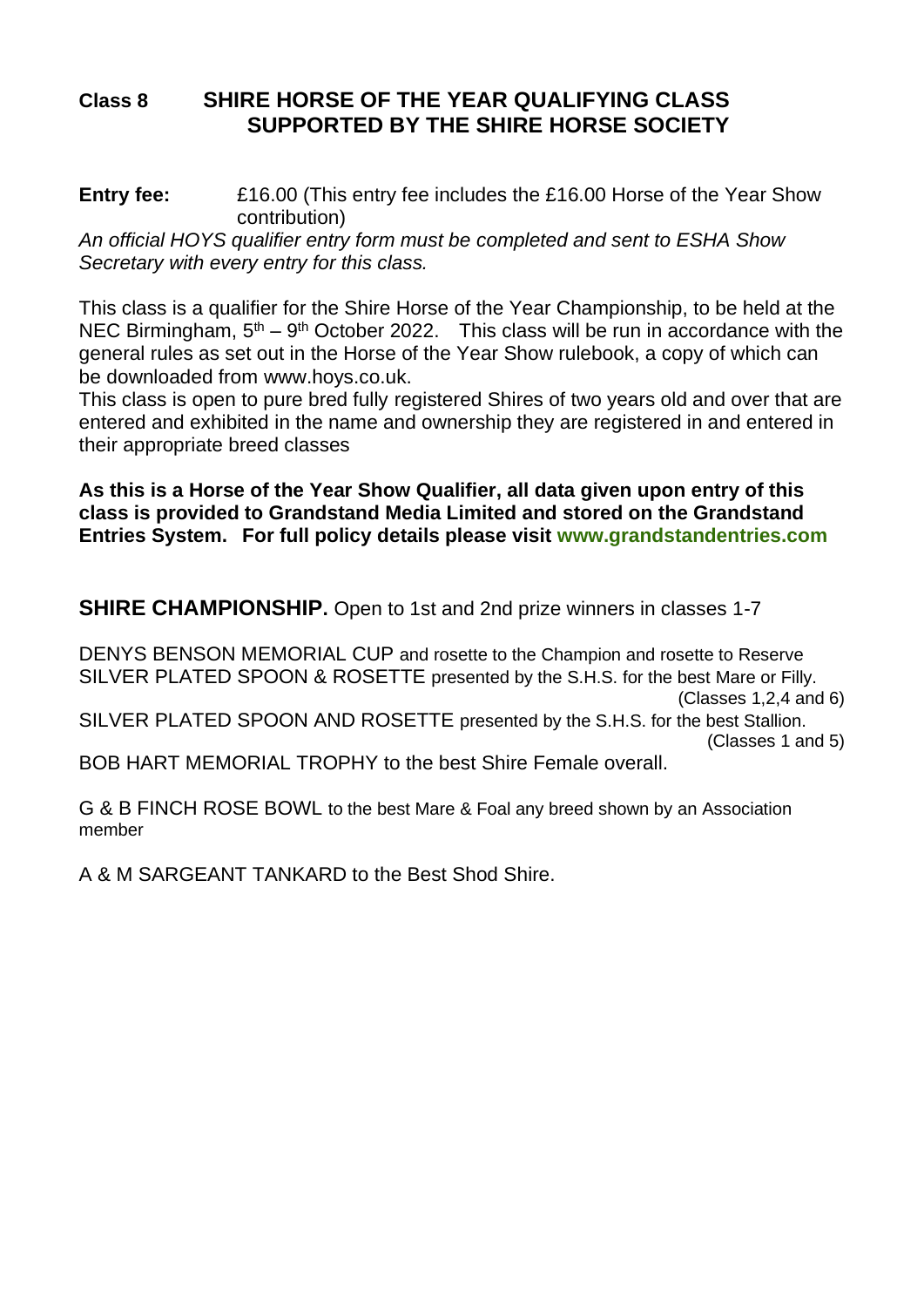# **SUFFOLK HORSES**

**Judge: Mr N Adams (Suffolk) Start time: Entry fee:** £15.00 **Appearance money of £25 will be awarded in the Grand Parade to all entrants forward in their class for classes 9 - 13**

This show is a qualifier for the 2022 Supreme Suffolk Horse Championship. The horse that qualifies will be eligible for the final competition, to be held at the 2022 Suffolk Spectacular.

This show is affiliated to the Suffolk Horse Society and classes 9 - 13 are qualifiers for the championship points for annually awarded trophies and for the Supreme Suffolk Horse Championship.

All entries for In Hand classes must be registered in or eligible for registration in the Pedigree Section of the UK Suffolk Stud Book. All entries must state their SHS registration number and full pedigree name including prefix or affix.

All foals must be eligible for registration in the Pedigree Section of the UK Suffolk Stud Book. Both the sire and the dam must be registered and entered in the pedigree section of the UK Suffolk Stud Book.

All stallions must be registered in the Pedigree Section of the UK Suffolk Stud Book. All entries must state their SHS registration number, stallion licence number and full pedigree name including prefix or affix. Discretionary entry to a stallion class may be allowed in cases where a licence is pending but not yet issued.

**Class 9 FILLY OR GELDING** - 2 or 3 years old

CRAMPHORN PERPETUAL CHALLENGE CUP to the winner of this class.

**Class 10 GELDING and BARREN MARE** - 4 years old and over.

NB this class may be split depending on entries.

The PAULOEN CUP to the highest placed barren mare in this class.

**Class 11 BROOD MARE** with her own foal at foot. The PETER HARRIS MEMORIAL SHIELD to the winner of this class.

**Class 12 FOAL** out of the mare in class 11

**Class 13 COLT or STALLION –** 2 years old and over

#### **SUFFOLK CHAMPIONSHIP**

Open to 1st and 2nd prize winner in classes 9-13 The WARMLIFE CUP and rosette to the Champion and rosette to Reserve THE JOHN PURSE MEMORIAL CUP to the Suffolk Horse with the BEST FFFT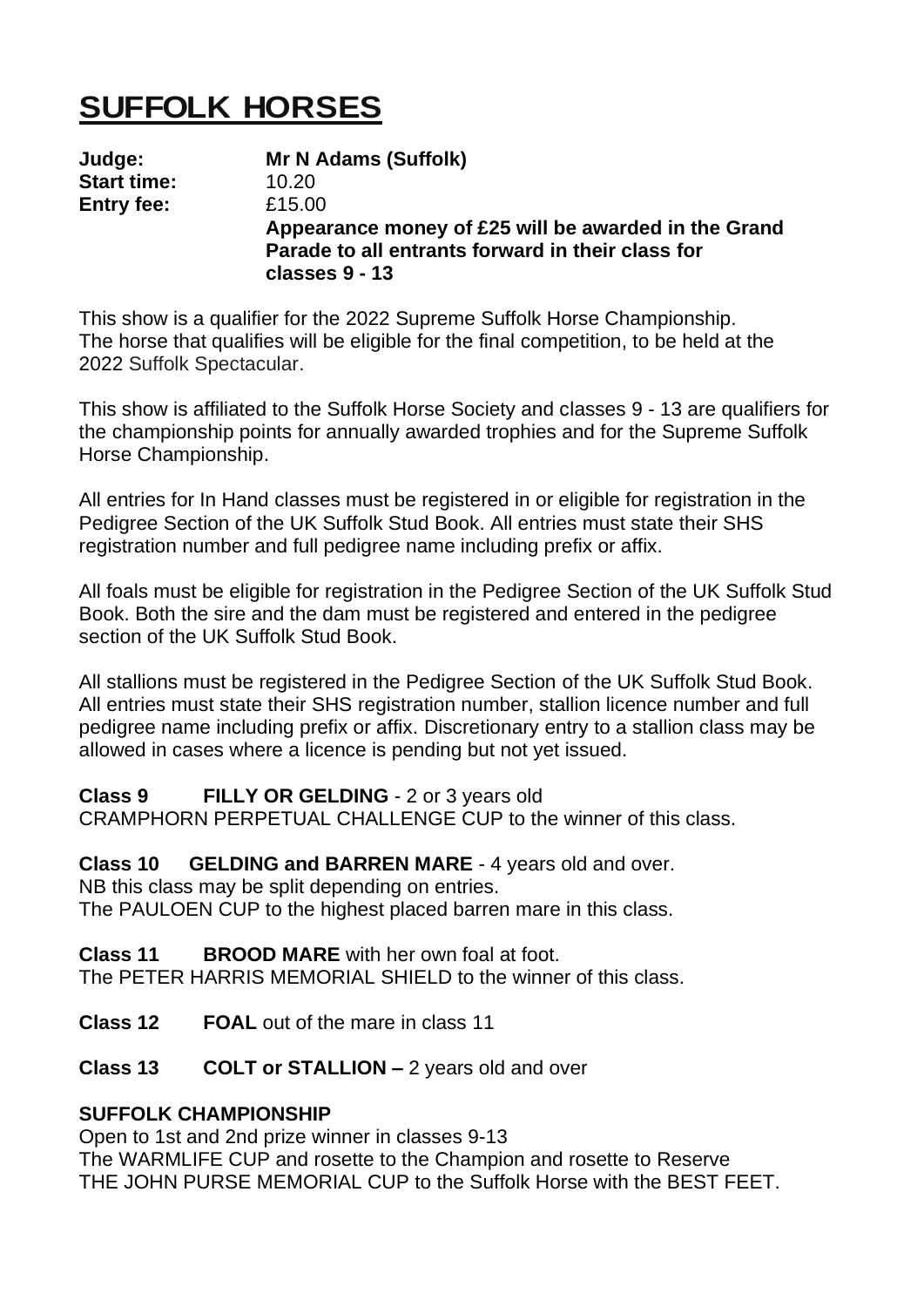# **PERCHERON AND CLYDESDALE HORSES**

| Judge:             | Mr N Adams (Suffolk)                                           |  |
|--------------------|----------------------------------------------------------------|--|
| <b>Start time:</b> | 11.30                                                          |  |
| Entry fee:         | £15.00                                                         |  |
|                    | Appearance money of £25 will be awarded in the Grand           |  |
|                    | Parade to all entrants forward in their class for classes 14 - |  |
|                    | 16                                                             |  |

All entries must be registered in the main British stud books of the Clydesdale or Percheron Societies.

**Class 14 PERCHERON GELDING or MARE any age** The E.H. BROWN CHALLENGE TROPHY to the highest placed Percheron

**Class 15 CLYDESDALE GELDING or MARE any age** The DOUGLAS AUTOS OF DANBURY CUP to the highest placed Clydesdale.

**Class 16 PERCHERON or CLYDESDALE COLT or STALLION –** 2 years old and over

**\*\*\*\*\*\*\*\*\*\*\*\*\*\*\*\*\*\*\*\*\*\*\*\*\*\*\*\*\*\*\*\*\*\*\*\*\*\*\*\*\*\*\*\*\*\***

**PLEASE NOTE – THE FOLLOWING CLASSES ARE NOT LISTED IN START TIME ORDER.**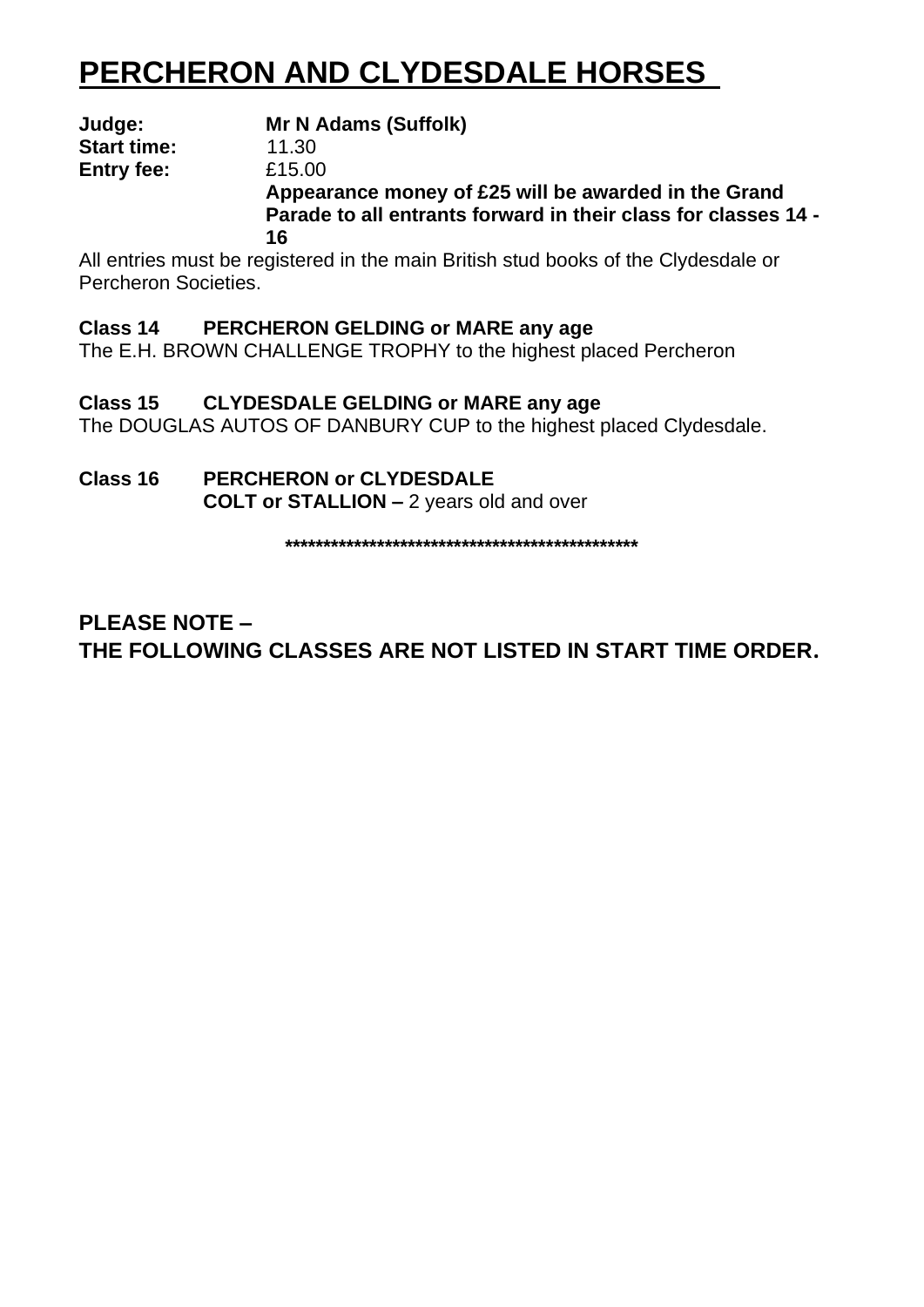#### **Class 17 NOVICE BRITISH RIDDEN HEAVY HORSE.**

Open to horses 4 years old and over that are registered in the main British stud books of the Shire, Clydesdale, Suffolk or Percheron Societies and that have not won a ridden class.

Horses must be entered in the name and ownership that they are registered in. Riders of stallions must be 16 years or over.

|                    | This class will not be ridden by the judge.                                                          |
|--------------------|------------------------------------------------------------------------------------------------------|
| Judge:             | Mr R Green (Lancashire)                                                                              |
| <b>Start time:</b> | 12.00                                                                                                |
| Entry fee:         | £15.00                                                                                               |
|                    | Appearance money of £25 will be awarded in the Grand<br>Parade to all entrants forward in this class |

#### **Class 22 BRITISH RIDDEN HEAVY HORSE**

This class is a Qualifier for British Ridden Heavy Horse Society Kilmannan Championship.

Open to horses 4 years old and over that are certified British bred and registered in the main British stud books of the Shire, Clydesdale, Suffolk or Percheron Societies at the time of qualification. Part breds are not eligible.

The horse must be entered in the name and ownership that it is registered in. Riders of stallions must be 16 years or over.

| <b>Confirmation Judge:</b> | Mr N Adams (Suffolk)                                                                                 |
|----------------------------|------------------------------------------------------------------------------------------------------|
| Riding Judge:              | Mrs E Green (Lancashire)                                                                             |
| <b>Start time:</b>         | 15.00                                                                                                |
| <b>Entry fee:</b>          | £15.00                                                                                               |
|                            | Appearance money of £25 will be awarded in the Grand<br>Parade to all entrants forward in this class |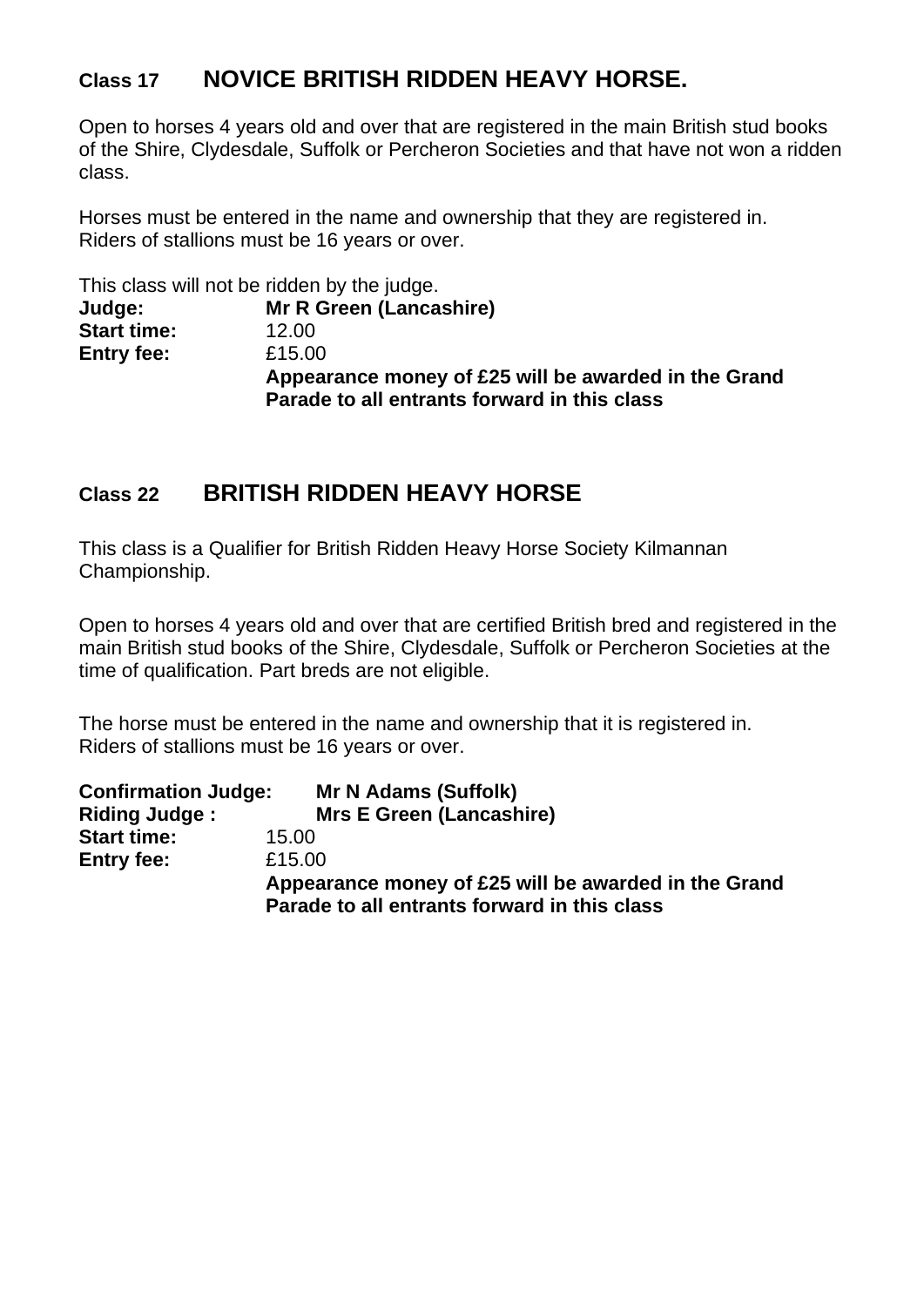**Class 18 YOUNG HANDLER** – Minimum age 12yrs to not having reached their 18th birthday by 17th September 2022. Any breed of Heavy Horse. The DONALD BROWN TROPHY to the winner of this class.

#### **Young Handler Accumulator Competition**

The Shire Horse Society will once again be running the SHS Young Handler's Accumulator Award in 2022.Points relative to placings will be awarded to those young handlers who are 2022 members of the Shire Horse Society. The winner will be announced at the end of the year. Points will be awarded to the top five, with points awarded as follows:- 1st-5 points, 2nd-4 points, 3rd- 3 points, 4th-2 points and 5th- 1 point. The Champion Young Handler with the most points at the end of the year will win the trophy. Those taking part in the above should be Junior members of the Society and are able to join mid-season if they are not already members. Points will only count once membership is taken up and points will not be back dated. Junior memberships are £12 per annum and are open to those that have not attained their 18th birthday. The highest placed Young Handler of a Shire Horse will also qualify for the **Shire Horse Young Handler of the Year** at Midland Foal Show and Sale on Saturday 17th September 2022.

| Judge:                          | Mr N Adams (Suffolk) |
|---------------------------------|----------------------|
| <b>Start time:</b>              | 13.00                |
| <b>Entry fee class 17: Free</b> |                      |

### **Class 20 LIGHT TRADE TURNOUT & COSTERS**

Single or pairs in two or four wheel vehicles

The H. LANGDON DOWSETT MEMORIAL CHALLENGE TROPHY to the winner. The P. IVE CHALLENGE CUP and Special prize of £10 and rosette to the highest placed Coster Turnout in this class.

| Judge:             | Mr N Fuller (Essex)                   |
|--------------------|---------------------------------------|
| <b>Start time:</b> | 14.00                                 |
| Entry fee:         | £15.00                                |
|                    | prize money £25 1st, £15 2nd, £10 3rd |